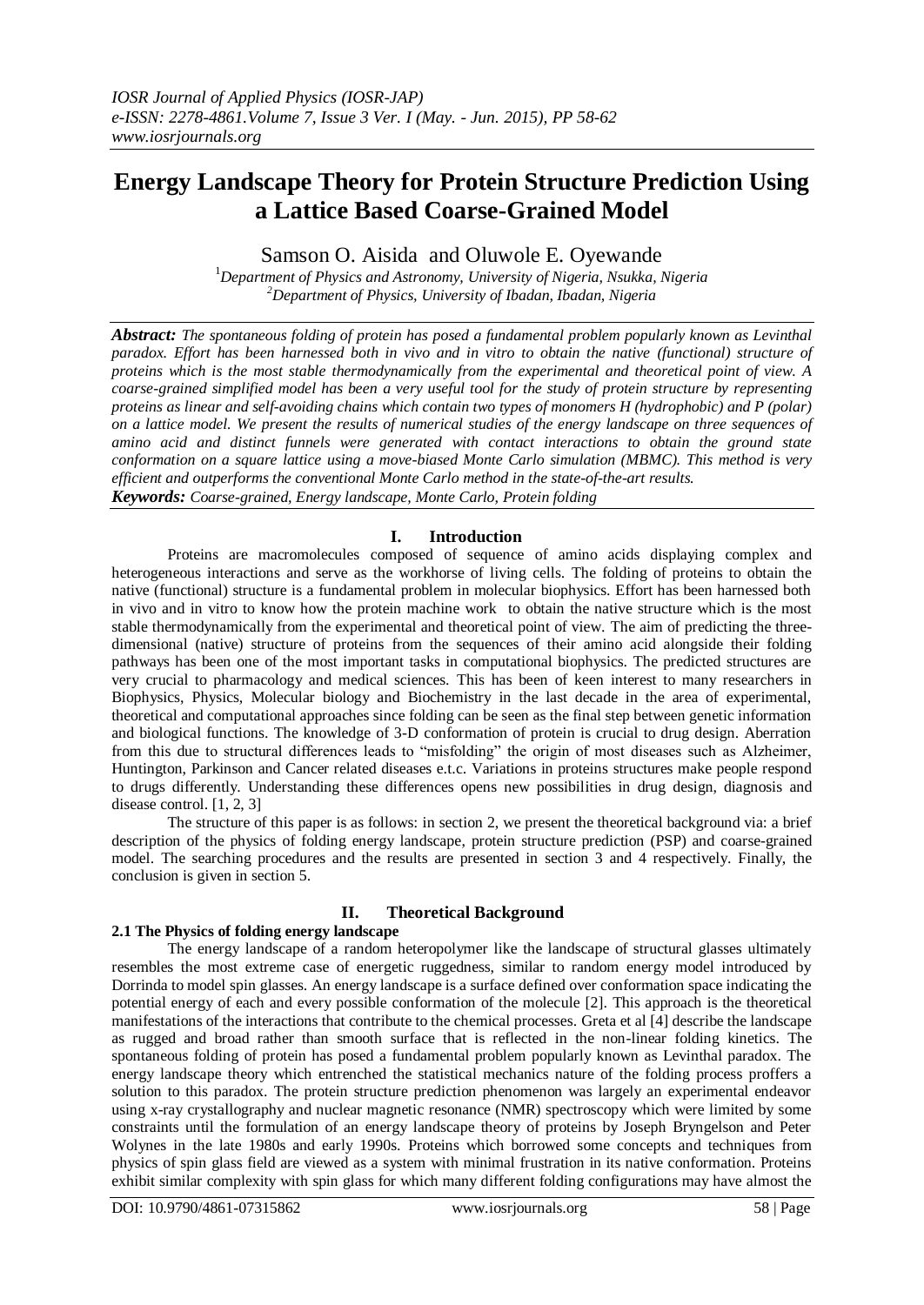same energy. Also, the concept of two-state transitions (conformational transition) from unfolded (denatured) state to the folded (Native) state is synonymous to phase transition in spin glass. The folding landscape topology is like a funnel using the principle of minimal frustration which underlies the thermodynamic illustration of protein folding. According to this illustration, protein negotiates a rough, funnel-shaped energy landscape during the folding process and ultimately settles in a state that, as much as possible satisfies the energetical constraints as a result of the covalent interactions. The concept of minimal frustration has been made quantitatively precise by using the statistical mechanics of spin glasses. The energy landscape theory declares that without much loss of kinetic information protein folding can be captured by one or a small number of reaction coordinates. This reaction co-ordinate is rarely obtainable experimentally [3, 5, 6, 7, 8, 9].

In an energy landscape, valleys in the folding funnel indicate stable low energy conformations while mountains indicate unstable high energy conformations (as shown in figure 2) and many proteins with fast folding kinetics are known to be within or near a downhill regime [2, 10, 11]. The energy of the conformations in the folding sequence and the reaction coordinate is expected to be proportional with some roughness that is introduced by non-native contacts. This correlation of energy and structure introduces a bias in favor of the native conformation as well as a bias against the non-native structure. Such a correlation is responsible for the funnel shape of the landscape [11].

### **2.2 Protein structure prediction (PSP)**

The main goal of PSP is to model the free energy of the given amino acid chain and then to find minimum energy conformations. Experiment and theory show folding proceeds fairly directly to the native structure which is energetically very stable. The challenges in finding out the native (3D) structure from a given sequence is a problem that emanated from Anfinsen's discovery [12] "which says that the sequence of amino acids of a naturally occurring protein uniquely specifies its thermodynamically stable native structure". How the native three-dimensional structure emanated from the sequence of amino acid is a pursue in which experimental methods like X-ray crystallography, Nuclear magnetic resonance (NMR), Protein engineering e.t.c have been used to play vital roles in the analysis, but these methods are very slow, and capitally intensive when compared with the computational methods which was actually formulated to find the global minimal of a potential energy function. Although, PSP has been proven to be NP complete (i.e problem considered cannot be solved optimally within a reasonable time "polynomial time") even from the application of the simplest hydrophobichydrophilic (HP) lattice model like 2D-square and 3D-cubic lattices [13].

#### **2.3 Coarse- grained model**

The processes involved in protein folding are very complex as a result of the large (N→∞) number of the degrees of freedom. Sequel to this, a coarse-grained simplified model has been a very useful tool for the study of protein processes. In this case instead of representing each atom in the protein, definite groups of atoms can be treated as a single coarse-grained site where the interactions are approximated to capture the important physical features and the amino acid residues are coarse-grained by single monomers. The coarsegrained model is of two types, one is lattice-based and the other is off-lattice based model, both of which have two types of amino acids, hydrophobic (H) and polar (P). The lattice-based type is designed to understand the basic Physics governing the protein folding process. It can be use to extract vital dogma, make predictions and harmonize our understanding of many different properties of proteins. The major lattice-based coarse-grained model that provided deep insights into the physical principles of folding is hydrophobic-Polar (HP) model by Dill [14].

# **2.4 HP lattice model**

The HP lattice model is a standard model with simple energy function; view it from the perspective of statistical mechanics, this model is very rich in thermodynamic behaviors. Since the HP chain is constructed specifically to represent an individual protein. Hence, thermodynamic properties of the chain depend on its chain length and the sequence of H and P monomers uniquely. In this model, focusing on the hydrophobic effect, protein is described by its sequence  $\{\delta_i\}$  of N amino acids which takes the values H and P and *i* is a monomer index, and their positions { $x_i$ }. The bond vectors { $b_i$ } = { $r_{i+1} - r_i$ }, with fixed (unit) length. The energy of a structure is given by sequence – independent local interactions  $(\mathcal{H}_{Loc})$  and sequence-dependent nearest-neighbor contact (non-local)  $(\mathcal{H}_{NonL})$  interactions:

$$
\mathcal{H} = \eta \mathcal{H}_{Loc} + \mathcal{H}_{NonL}
$$
 (1)

$$
\mathcal{H}_{Loc} = 2 \sum_{i=2}^{N-1} (1 - b_i \cdot b_{i-1})
$$
 (2)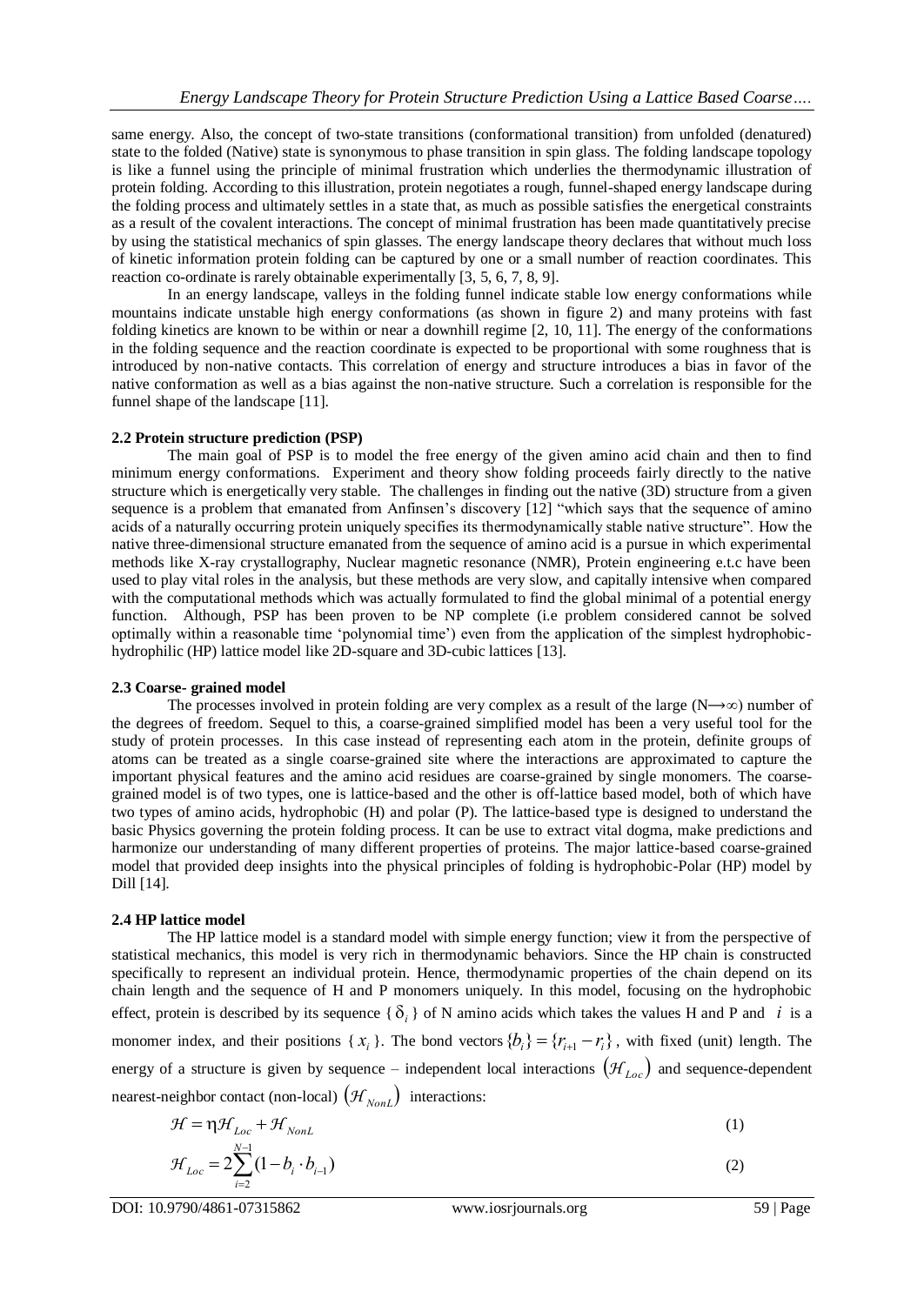$$
\mathcal{H}_{NonL} = \sum_{1 \le i < j \le N} \in_{\delta_i \delta_j} (x_i, x_j) \mathcal{H}_{ij} \tag{3}
$$

Where  $\pi_{ij} = 1$ , if monomers *i* and *j* are lattice neighbors and  $\pi_{ij} = 0$  otherwise.  $x_i$  defines the type of amino acid residue at position *i* . The energy depends on three parameters which determine the strength of non-local interaction  $\epsilon_{HH}$ ,  $\epsilon_{HP}$ , and  $\epsilon_{PP}$ , according to Lau and Dill [15]  $\epsilon_{HH} = -1$ ;  $\epsilon_{HP} = \epsilon_{PP} = 0$ . While  $\eta$  determines the strength of the local interactions. For  $\eta = 0$ , the model is identical to the HP model. The hydrophobic effect is modeled by having stronger attraction between HH pairs than between HP and PP pairs of amino acids; hence the hydrophobicity of the non-polar amino acids is considered as the main driving force of obtaining the tertiary structure of protein [16, 17].

We represent proteins as linear and self-avoiding chains which contain two types of monomers H (hydrophobic) and P (polar) on a two-dimensional lattice model, in which self-avoiding walk is used to represent the protein chain such that covalently linked residues occupy neighbor lattice sites. The energy of a conformation is the sum of the energies of pairwise contacts between monomers. Two monomers are defined to be in contact if they are neighbors on the lattice and not connected by a covalent bond. The energy of the contact depends only on the identity of the two amino acids residues involved. The interaction energies for residue pairs are determined from the statistical distribution of contacts in real proteins.

#### **III. The Optimization Searching Procedure**

*W* ance  $\frac{1}{2}$  consisten and *y* and *y* and *y* and *y* and *y* and *y* and *y* and *y* and *y* and *y* and *y* and *y* and *y* and *y* and *y* and *y* and *y* and *y* and *y* and *y* and *y* and *y* and *y* and *y* In this paper, we implement the move-biased Monte Carlo simulation (MBMC) on 2D-square HP lattice model. This method incorporates the coupled neighborhood search strategy (diagonal-pull move) for the protein structure prediction. The MBMC is a class of heuristic global optimization and a generation of Monte Carlo (MC) method. The implementation of MBMC as a tool to fold up given sequences on a square lattice model includes the set of selected benchmark protein sequences in table 1. The adopted method generates a parent conformation by simulating the evolution of the HP sequence in the conformational space. The move biased (coupled moves) is then applied to improve the parent conformation by building the hydrophobic-core and improve the premature conformation to obtain a new conformation by exploring its neighbourhood. The new conformation is accepted if and only if the H-H contact of the new conformation is higher than the parent conformation (in other words, the energy of the new conformation is lower than the parent conformation) otherwise, it is discarded and the process continues until the lowest energy is obtain.

**Table 1:** Selected 2D standard benchmark protein sequences [18].  $H_i$  and  $P_i$  are Hydrophobic and polar

| amino acids respectively. |
|---------------------------|
|---------------------------|

| <i><u><b>Instances</b></u></i> |    | <b>PDB</b> | <b>Protein Sequence</b>                                                                                                                                                                                                                 |       |       |       |
|--------------------------------|----|------------|-----------------------------------------------------------------------------------------------------------------------------------------------------------------------------------------------------------------------------------------|-------|-------|-------|
|                                |    | ID         | $(H-hvdrophobic, P-polar)$                                                                                                                                                                                                              |       |       |       |
|                                | 20 | $SI-1$     | $(HP)^2PH^2PHP^2HPH^2P^2HPH$                                                                                                                                                                                                            |       | _o    | Ly.   |
|                                | 48 | $SI-2$     | $P^2HP^2H^2P^2H^2P^5H^{10}P^6H^2P^2H^2P^2HP^2H^5$                                                                                                                                                                                       | $-23$ | $-21$ | $-20$ |
|                                | 64 | $SI-3$     | $H^{11}$ (HP) <sup>3</sup> P(H <sup>2</sup> P <sup>2</sup> ) <sup>2</sup> HP <sup>2</sup> (H <sup>2</sup> P <sup>2</sup> ) <sup>2</sup> HP <sup>2</sup> (H <sup>2</sup> P <sup>2</sup> ) <sup>2</sup> (HP) <sup>2</sup> H <sup>12</sup> |       | $-42$ | $-35$ |

<sup>a</sup> the ground state energy, <sup>b</sup>the MBMC energy, <sup>c</sup>the conventional Monte Carlo energy.

Using MBMC, we enumerate for a given sequence a set of optimal structure showing a compact hydrophobic core and shape. We implement the algorithm in Silverfrost FTN 95 compiler and run it on a laptop computer with an intel Pentium Dual-core CPU, 2.30 GHz processor and 4.00GB of RAM.

#### **IV. Results**

The three (3) sequences investigated are described by obtaining the folding funnel characterized by many local minima and few global minima. Figure 1 shows the folding funnel of the sequences investigated and the conformation of few global minima. Figure 2 gives the conformations with unique global energy minimum of the selected sequences.

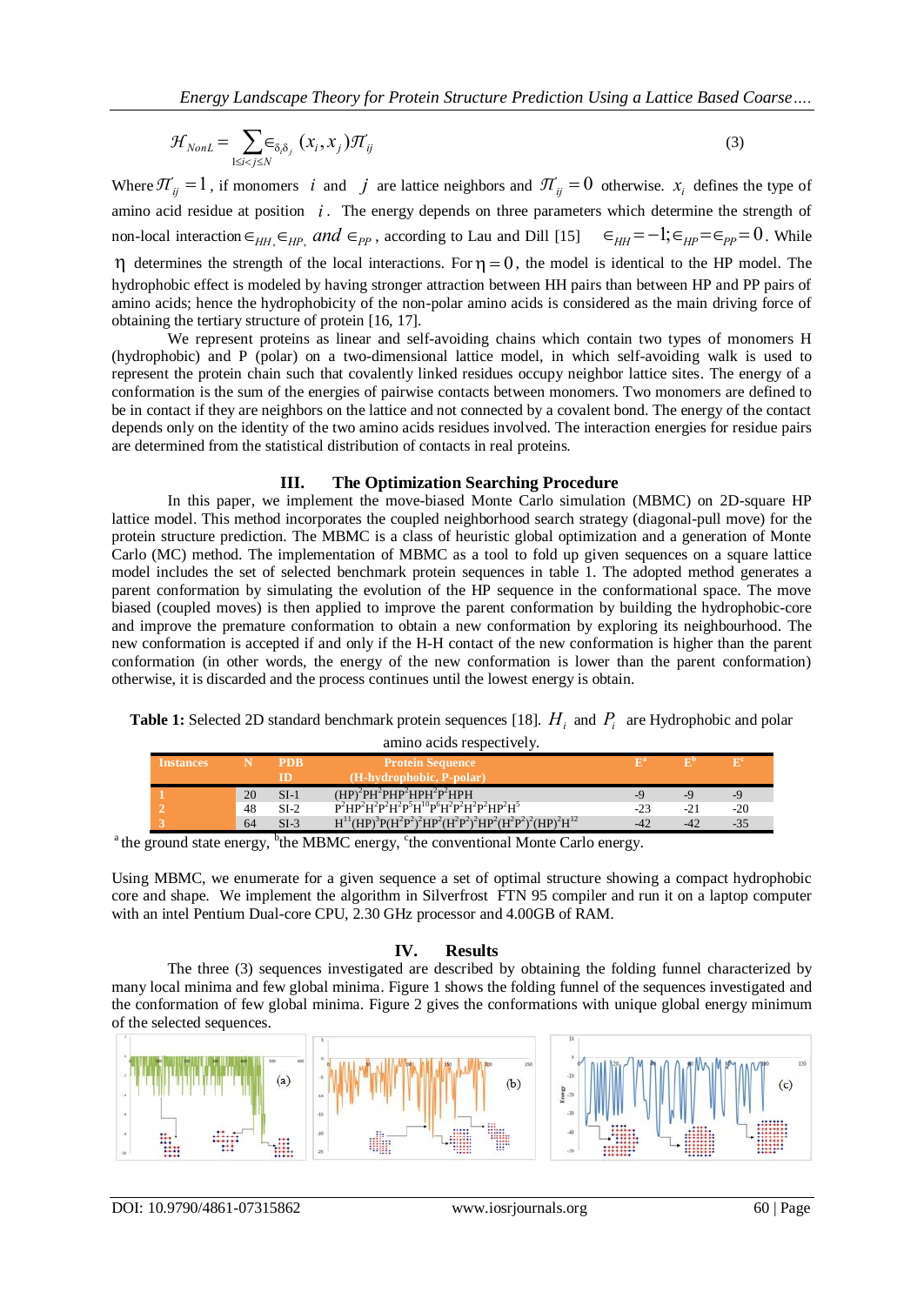



**Fig.** 2 (color online) Shows the unique ground state energy conformations for the 3 sequences (the blues are polar while the reds are hydrophobic, the plus and the minus signs are the starting and the ending points respectively)



**Fig. 3** (color online) the performance of MBMC with CMC method; the results are calculated for at least 100 iterations.

From figure 3, it is obvious that the MBMC finds different lower free energies than the CMC for the three instances. We noticed that our method has achieved very good progress especially with higher sequences.

#### **V. Conclusion**

The current theoretical framework to have a better insight into protein folding is based on the energy landscapes which govern both the folding kinetics and its thermodynamics. Protein folding is generally a complex process that requires a concerted effort between experiment and theory. In this paper we have demonstrated the strength of the MBMC on 2D lattice model in searching for the native state conformation of some selected sequences through their folding funnel. The method incorporates a coupled neighborhood search strategy (diagonal-pull moves) on premature conformations to obtain the ground energy conformations. Our results outperform the conventional Monte Carlo (CMC) method in all the instances.

#### **References**

- [1]. K. Takeshi, Spin correlations in a non-frustrated one-dimensional spin system and formation of the ground state as a model of protein folding, Physical A , 388, 2009, 129-136.
- [2]. E. A. Scott, W. Johannes, & G. Frauke, Dynamic prestress in a globular protein, Plos Computational Biology , 2012
- [3]. T.-A. Carlo, I. Ylva, J. Per, & G. Stefano, Folding and stability of globular proteins and implications for function, Current opinion in structural Biology, 19, 2009, 3-7.

[4]. H. Greta, P. W. Soren, C. N. Celestine, S. Kristian, & G. Stefano, An expanded view of the protein folding Landscape of PDZ domains, Biochemical and Biophysical Research Communication , 42, 2012, 550-553.

- [5]. C. M. Allan & D. A. Ashok, Protein Folding at single-molecule resolution, Biochimica et Biophysica Acta , 1814, 2011, 1021- 1029.
- [6]. S. Plotkin, & J. Onuchic, Understanding protein folding with energy landscape theory-part 1: basic concepts, Q. Rev. Biophy , 35, 2002, 111-167.
- [7]. R. Best, & G. Hummer, Coordinate-dependent diffusion in protein folding, Proc. Natl. Acad. Sci. USA , 107, 2010, 1088-1093.
- [8]. B. S. Ginka, M. D. Ronan, N. V. Buchete & J. Kubelka, Dynamics of protein folding: Probing the kinetic network of foldingunfolding transitions with experiment and thoery, Biochimica et Biophysica Acta , 2011, 1814.
- [9]. B. Schuler, & W. Eaton, Protein folding Studied by single- molecule FRET, Curr. Opin. Struct. Biol. , 18, 2008, 16-26.
- [10]. B. M. Oren, M. D . Alexander, B. RouX, & W. Masaktsu, Computational Biochemistry and Biophysics (New York, United State of America: Eastern Hemisphere, 2001)